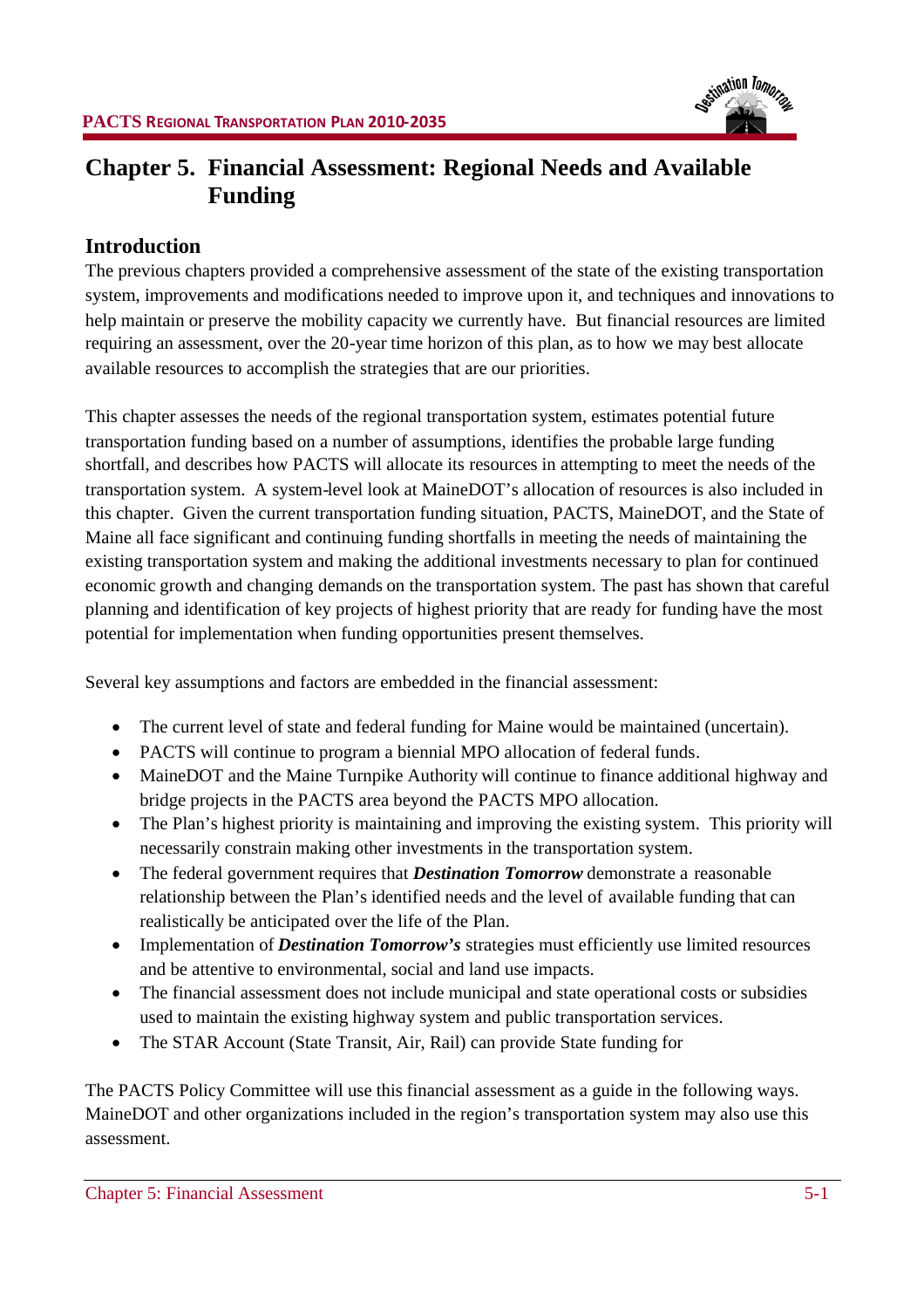

The PACTS Policy Committee, including MaineDOT in particular, will use it in advising the Legislature, Congress and the general public of the region's short-term and long-term transportation funding needs and priorities.

The PACTS Policy Committee and MaineDOT will use it in 2012 during the development of the 2014-2015 MaineDOT Biennial Capital Work Plan, and subsequent ones. A 2011 PACTS TIP Process Committee will use it as context in advising the Policy Committee in preparation for the PACTS priority-setting process for the 2014-2015 biennium.

## **Regional Transportation Needs**

An assessment of the region's transportation needs over the next 20 years was conducted through a collaborative effort of PACTS, MaineDOT and Maine Turnpike Authority staff. The assessment was restricted to the following three areas:

- Maintaining the existing transportation system;
- Making appropriate improvements to the existing system; and
- Making necessary strategic expansions to the existing system to complete multimodal infrastructure to help relieve existing automotive congestion, improve safety, and accommodate increasing transportation demand.

Table 5-1 lists the region's system-wide transportation needs over the 20-year timeframe of the Plan. The total needs exceed \$1.4 billion with more than half of that amount –approximately \$837 million– required to simply maintain and appropriately improve the existing transportation system. The needs list also includes a limited number of large infrastructure projects to meet regional needs. Only capital infrastructure needs are included in the table. The new capacity needs are those that are needed to maintain a safe, efficient transportation system amid continued economic growth and increasing transportation demand. Table 5-1 is organized according to three concepts that are based on *Destination Tomorrow's* Five Policies.

### **Again for reference the policies are:**

**Policy 1: Regional Focus**

- **Policy 2: Maintaining and Improving the Current Transportation System**
- **Policy 3: Economic Development**
- **Policy 4: Transportation-Land Use Connection**
- **Policy 5: Environmental Quality and Energy Conservation**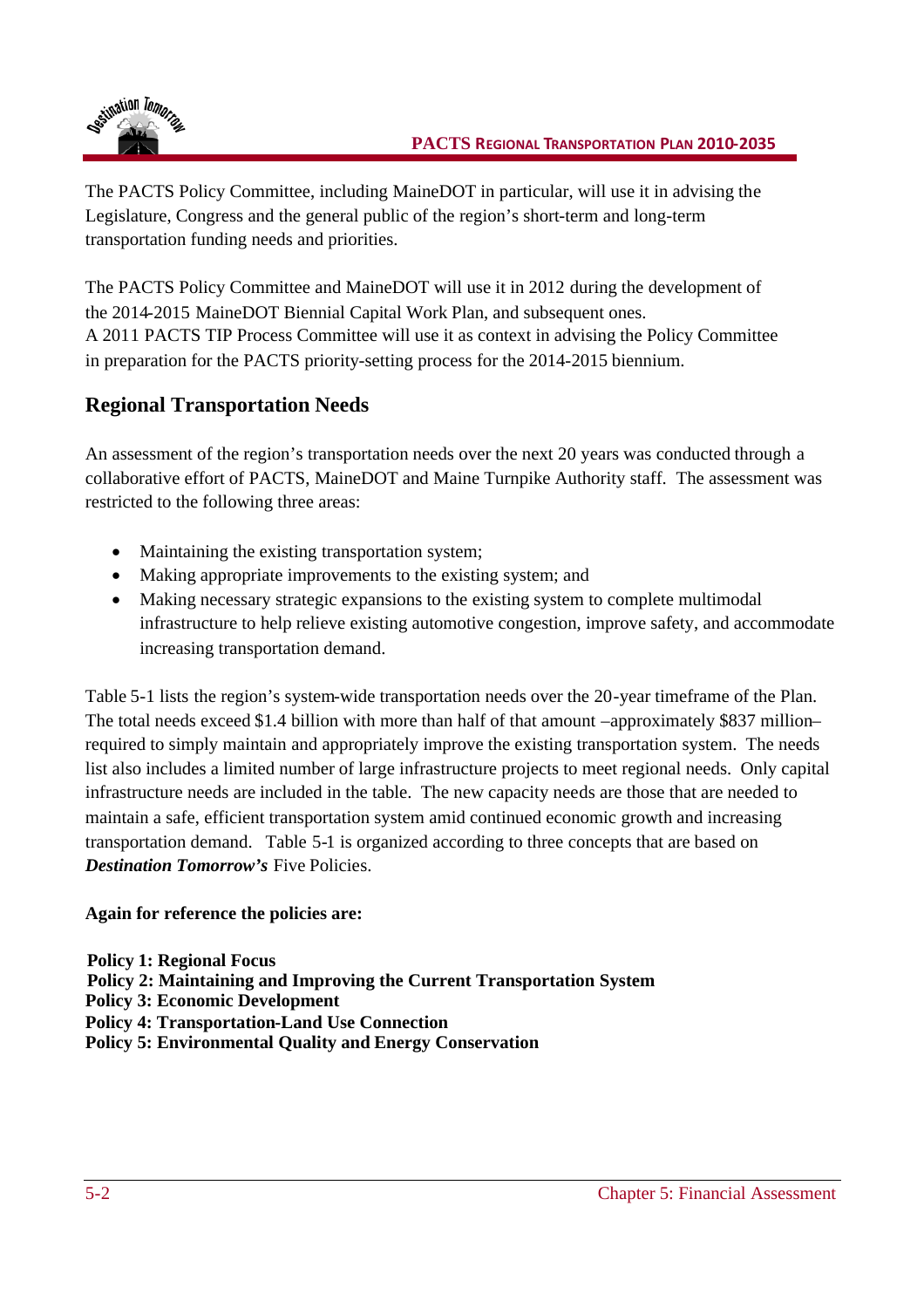

### **Table 5-1**

# **20-Year Capital Needs Estimate for 2010 PACTS Plan Update**

Amounts are in **millions of constant dollars.**

The 10 biennia in the 2010 Plan will begin with the 2012/2013 biennium.

|                   |                                                                                         |              | 2010          |
|-------------------|-----------------------------------------------------------------------------------------|--------------|---------------|
|                   |                                                                                         |              | Plan          |
| <b>Principles</b> | Action                                                                                  |              | <b>Amount</b> |
| Maintain          | Preserve region's collector roads                                                       |              | \$300         |
| Maintain          | Preserve region's arterials and I-295                                                   |              | \$100         |
| Maintain          | Maintain existing transit infrastructure                                                |              | \$140         |
| Maintain          | Address critical intersections                                                          |              | \$60          |
| Maintain          | Improve access management<br>Turnpike bridges, paving, and build                        |              | \$10          |
| Maintain          | climbing lane                                                                           |              | \$101         |
| Maintain          | Turnpike interchange improvements                                                       |              | \$28          |
| Maintain          | Establish Turnpike regional toll system*                                                |              | \$31          |
| Maintain          | Electronics (ITS) strategies                                                            |              | <u>\$17</u>   |
|                   | Subtotal                                                                                |              | \$787         |
| Community         | Arterial<br>investment/enhancement                                                      |              | \$50          |
| Community         | Bicycle and pedestrian systems                                                          |              | \$10          |
| Community         | <b>Active Transportation Proposal</b>                                                   |              | \$40          |
| Community         | Tri-Community 2010 Plan                                                                 |              | \$30          |
|                   | Portland's 2009 Peninsula Transit Plan                                                  |              |               |
| Community         | (short term)                                                                            |              | \$40          |
| Community         | Portland Franklin Street Plan (2011)                                                    |              | \$20          |
| Community         | Scarborough's 2005 Transportation Plan                                                  |              | \$50          |
|                   | Subtotal                                                                                |              | \$240         |
|                   | <b>Gorham East West Transit</b>                                                         |              |               |
| Add capacity      | Expansion                                                                               |              | \$20          |
| Add capacity      | Gorham East West Near Term<br>Highways                                                  |              | \$20          |
|                   | Gorham East West Long Term                                                              |              |               |
| Add capacity      | Highways                                                                                |              | \$100         |
|                   | Other major regional highway                                                            |              |               |
| Add capacity      | corridors                                                                               |              | \$75          |
| Add capacity      | More buses for increased service<br>frequency and for bus service area                  |              | \$15          |
|                   | expansion                                                                               |              |               |
| Add capacity      | Passenger rail services to Brunswick and Yarmouth<br>I-295 MaineDOT safety and capacity |              | \$25          |
| Add capacity      | improvements<br>Widen/modernize Turnpike                                                |              | \$35          |
| Add capacity      | from Exit 44 to 48<br>Turnpike add interchanges (if                                     |              | \$67          |
| Add capacity      | warranted)                                                                              |              | \$30          |
| Add capacity      | New connector streets                                                                   |              | \$40          |
| Add capacity      | Freight system investments                                                              |              | \$30          |
|                   | Subtotal                                                                                |              | <u>\$457</u>  |
|                   |                                                                                         | <b>Total</b> | \$1,484       |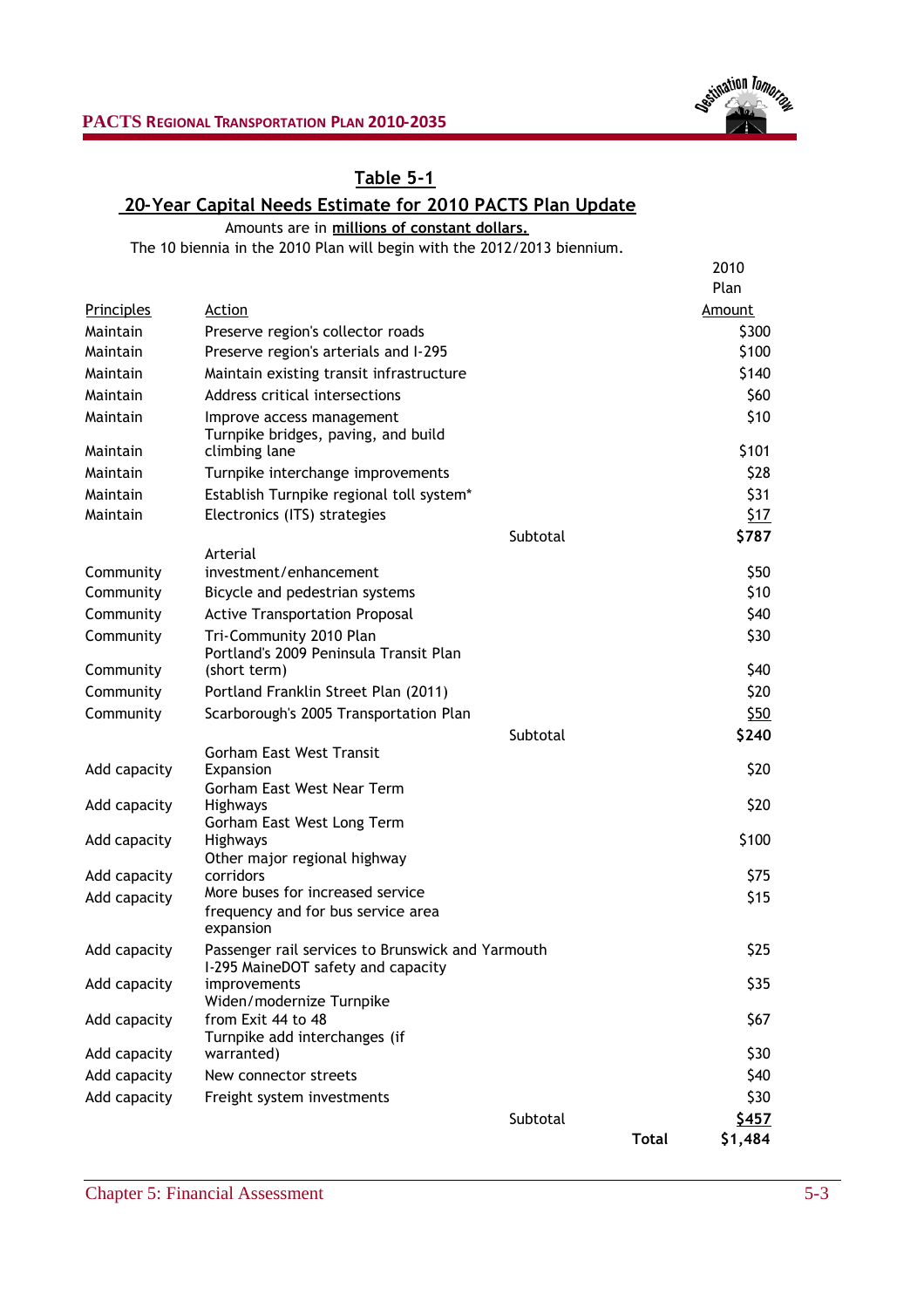

### **Funding Sources**

Funding for capital investments comes primarily from three sources: Federal, State and local governments. The federal government – through the Federal Highway Administration (FHWA) and the Federal Transit Administration (FTA) – normally supplies 70-80 percent of the funding. For highway projects in the PACTS area, the State contributes five percent, largely through the gasoline sales tax and title fee revenues. Local governments contribute the final 25 percent.

Capital investments for the Maine Turnpike are financed exclusively through toll revenues. The Maine Turnpike Authority does not receive any federal, state or local government funds.

Table 5-2 presents a PACTS estimate (with input from the MaineDOT and the Maine Turnpike Authority) of the available sources and amounts of capital funding that can be reasonably expected during the 20-year span of the Plan. The table includes systemlevel estimates of funding for the MaineDOT and is not meant to imply actual types of investments. Two assumptions were made in developing the table: (1) current levels of funding will be maintained throughout the life of the Plan; and (2) all amounts are in 2010 dollars and are not adjusted for inflation. Following the table is a list of various funding programs and sources within the federal, state and local governments and the private sector.

### **Table 5-2**

### **Draft 20-Year Capital Funds Available Estimate for 2010 Destination Tomorrow Update**

(Amounts are in millions of constant dollars.) The 10 biennia in the 2010 Plan will begin with the 2012/2013 biennium.

|                                                | Avg/   | 2010 Plan Update<br>10 Biennia |                             |  |  |
|------------------------------------------------|--------|--------------------------------|-----------------------------|--|--|
|                                                | Bienn. | <u>Totals</u>                  | Basis for<br><u>Avg.</u>    |  |  |
| <b>PACTS Allocation</b>                        | \$15.1 | \$151                          | $12/13$ actual              |  |  |
| MaineDOT Programs<br>Interstate                |        |                                | 2010/2011 Actuals           |  |  |
| Maintain                                       | \$5.0  | \$50                           | \$2.7                       |  |  |
| <b>Bridge</b>                                  | \$3.0  | \$30                           | 53.2                        |  |  |
| <b>STP Safety</b>                              | \$1.0  | \$10                           | \$2.0                       |  |  |
| CMAQ (capital)                                 | \$0.5  | \$5                            | \$0.0                       |  |  |
| <b>Arterial Paving</b>                         | \$2.0  | \$20                           | \$1.4                       |  |  |
| Enhancement                                    | \$1.5  | \$15                           | \$0.0                       |  |  |
| Other STP/NHS                                  | \$5.0  | \$50                           | \$0.0                       |  |  |
| <b>Rural Road Initiative</b>                   | 54.0   | \$40                           | Unknown                     |  |  |
| FTA Section 5307                               | \$2.0  | \$20                           | 53.1                        |  |  |
| Federal Earmarks and High Priority<br>Projects |        |                                |                             |  |  |
| HPP (Highways)                                 | na     | \$0                            | Cannot predict              |  |  |
| HPP (Transit)                                  | na     | \$0                            | Cannot<br>predict<br>Cannot |  |  |
| Annual earmarks                                | na     | \$0                            | predict                     |  |  |
| FTA discretionary                              | na     | SO.                            | Cannot<br>predict           |  |  |
| <b>Federal Stimulus</b>                        | na     | \$0                            | Cannot<br>predict           |  |  |
| Developers                                     | \$1.5  | \$15                           | Rough est.                  |  |  |
| Turnpike Authority                             | na     | S100                           | Placeholder.                |  |  |
| Total                                          | \$50.6 | \$506                          |                             |  |  |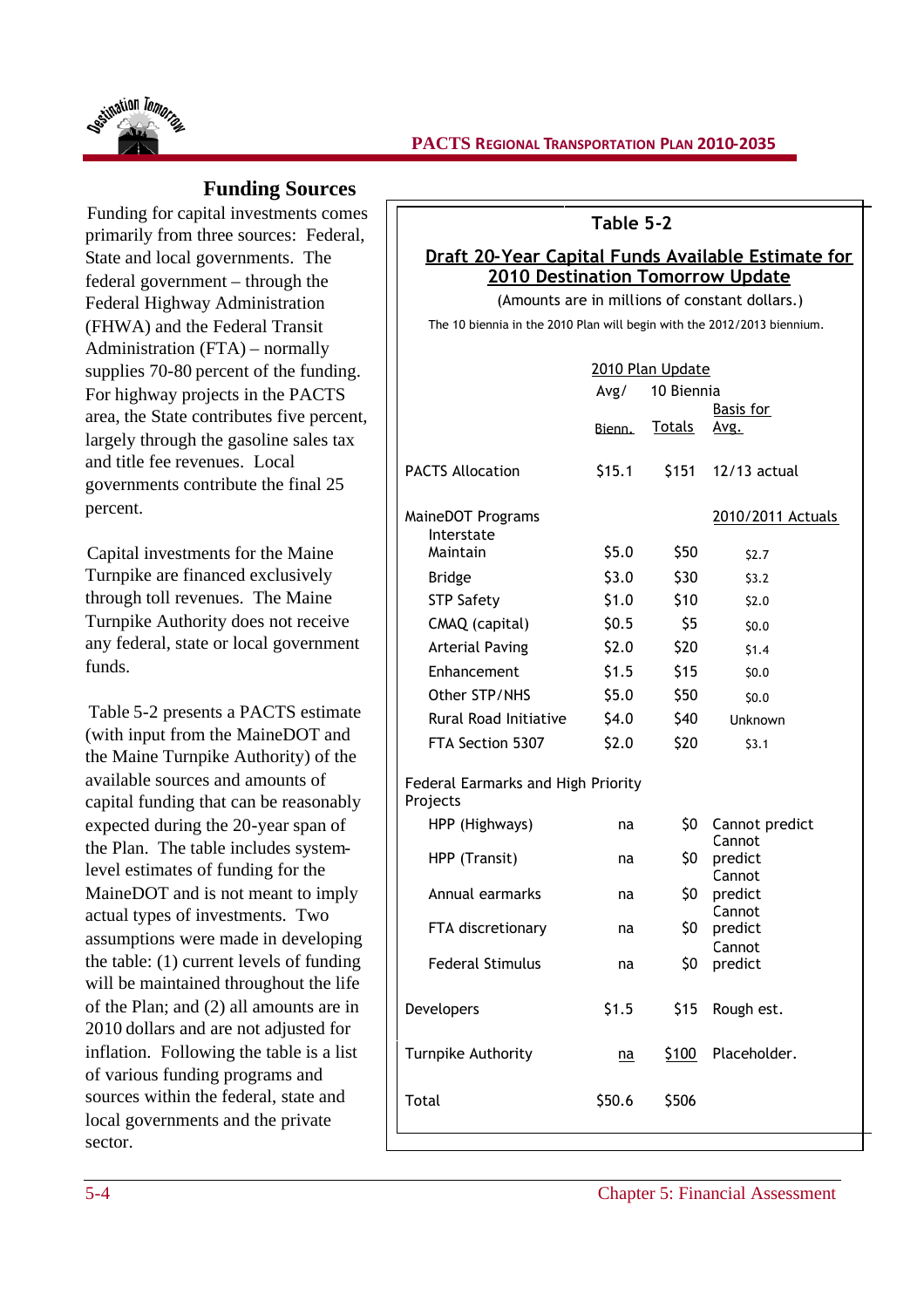

#### Federal Sources of Funding

MaineDOT programs the following federal funds with the concurrence of PACTS.

- Interstate Maintenance Program
- National Highway System (NHS)
- Surface Transportation Program (STP)
- STP Enhancement Program
- Highway Safety Improvement Program
- Bridge Program
- Congestion Mitigation Air Quality Program (CMAQ)
- FTA's Section 5303 Metropolitan Planning Program
- Congressional earmarks identified by Maine's Congressional Delegation
- Safe Routes To School Program
- Recreational Trails Program

In addition, PACTS programs the following federal funds with the concurrence of MaineDOT.

- The PACTS MPO Allocation
- FTA's Section 5307 Urbanized Area Formula Program

#### State Sources of Funding

- The Highway Fund primarily motor fuel taxes, motor vehicle registrations and fees.
- The General Fund.
- Obligated bond issues
- STAR Account (State Transit Air Rail)

Local Sources of Funding

- Tax-Increment Financing (TIF) -- the new (2009) Transit-TIF.
- Bond issues
- Capital Improvement Programs
- Special financing options such as tax increment financing.
- Private development.
- Miscellaneous other sources.

#### Toll Funding

• Maine Turnpike Authority

#### Private Sources

- Traffic impact fees.
- Transportation improvements made by and /or paid for by developers to mitigate the transportation impacts of their developments.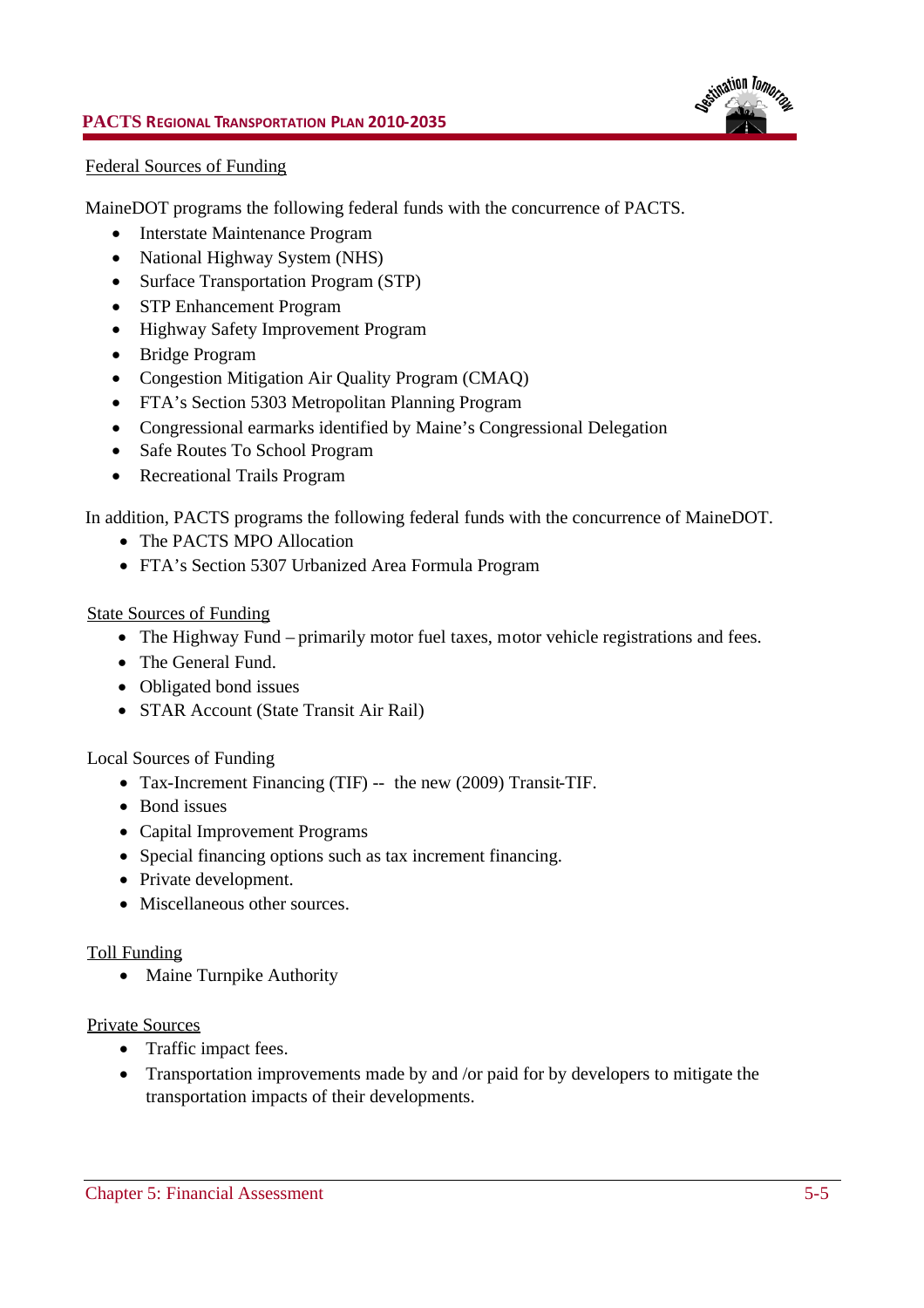



## **The MPO Allocation**

The MPO Allocation is an amount of federal funds plus state and local match which the PACTS Policy Committee allocates with the concurrence of MaineDOT. The MPO Allocation amount is based on a formula adopted by MaineDOT and PACTS. The inputs are the region's highway lane miles, vehicle miles of travel and population. The product of the formula is applied to the amounts of federal funding that come to Maine under three FHWA programs. The resulting MPO Allocation for the 2010/2011 biennium is currently approximately \$15,000,000 (including federal, state and local matches).

PACTS routinely receives many more proposals than can be funded under the MPO Allocation -- a situation that MaineDOT also faces regularly. For instance, in 2003 the members submitted \$130 million in proposals for use of the 2006/2007 \$11.25 million MPO Allocation. In 2005, the members submitted \$60 million in proposals for use of the 2008/2009 \$11.25 million MPO Allocation. The significant reduction in proposals reflected the members' recognition that the MPO Allocation is woefully insufficient to meet the region's needs, and was not reflective of a decline in the needs of the transportation system.

Beyond the MPO Allocation, the MaineDOT has consistently spent additional funds to make capital improvements in the PACTS area. Between 1990 and 2002, these additional funds spent by MaineDOT were more than double the collective total MPO Allocation. (Data between 1990 and 2002 is based on the original, seven-community size of the PACTS region.)

The PACTS members have connected the MPO Allocation to *Destination Tomorrow*. One of the ties is the PACTS Set-Aside Policy established in 2004. The intent of the policy is for the Policy Committee to act upon the priorities in *Destination Tomorrow*. The policy contains six set-aside categories and covers a rolling six-year period, currently the 2010/2011, 2012/2013 and 2014/2015 biennia. The categories and funding amounts dedicated to them are based on a synthesis of *Destination Tomorrow's* Five Policies, estimates of the funding needed to upgrade and preserve the region's collector roadway network through appropriate paving strategies, to complete deficiencies in multimodal infrastructure, to maintain and expand transit and other choices, and historical spending patterns in the pre-2004 PACTS Funding Area. The Policy Committee may deviate from the set-aside amounts within one biennium with the intention to achieve on average the three biennia set-aside percentages. Table 5-3 lists the six set-aside categories and the funding amounts dedicated to them.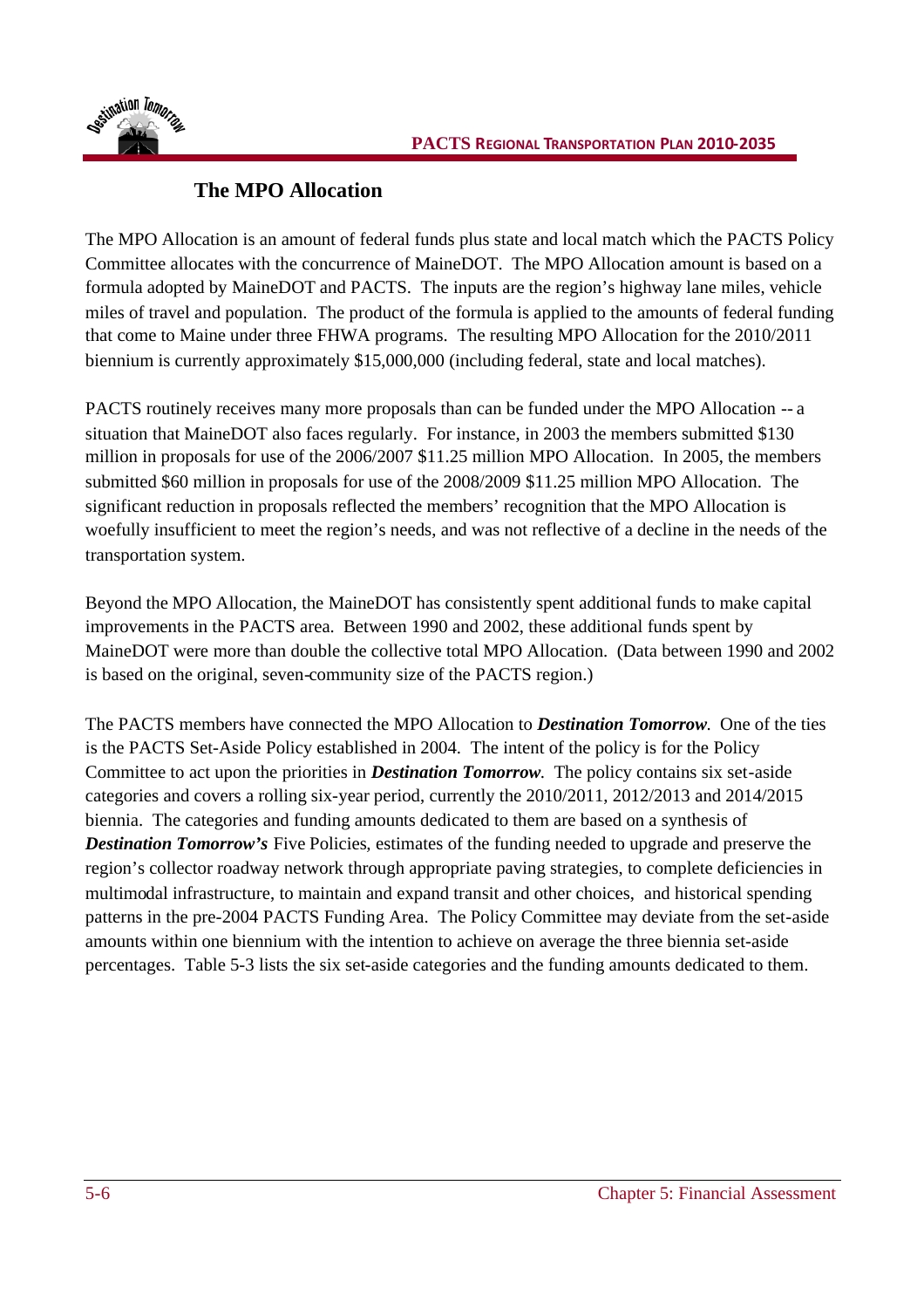

| Table 5-3<br><b>Set-Asides for MPO Allocations</b>                                                            |                          |                           |                    |  |  |  |  |  |
|---------------------------------------------------------------------------------------------------------------|--------------------------|---------------------------|--------------------|--|--|--|--|--|
| Amounts include federal, state and local funds                                                                |                          |                           |                    |  |  |  |  |  |
| <b>Category</b>                                                                                               | <b>Target</b><br>Percent | <b>Biennial</b><br>Goals* | 3 Biennium Goals** |  |  |  |  |  |
| <b>Preserve Collector</b>                                                                                     |                          |                           |                    |  |  |  |  |  |
| Roads                                                                                                         | 57%                      | \$8,550,000               | \$25,650,000       |  |  |  |  |  |
| <b>Intersections</b>                                                                                          | 20%                      | \$3,000,000               | \$9,000,000        |  |  |  |  |  |
| <b>Rebuild Roads</b>                                                                                          | 10%                      | \$1,500,000               | \$4,500,000        |  |  |  |  |  |
| <b>Transit</b>                                                                                                | 9%                       | \$1,350,000               | \$4,050,000        |  |  |  |  |  |
| <b>Bicycle/Pedestrians</b>                                                                                    | 4%                       | \$600,000                 | \$1,800,000        |  |  |  |  |  |
| Total                                                                                                         | 100%                     | \$15,000,000              | \$45,000,000       |  |  |  |  |  |
| * The biennial amount may change due to changes in the statewide amount of<br>federal funds received in Maine |                          |                           |                    |  |  |  |  |  |

## **Anticipated Funding Shortfall**

The identified capital investment needs of the transportation system total \$1.484 billion over the 20 year time horizon of *Destination Tomorrow*. This amount includes \$787 million to maintain and appropriately improve the existing system (see Table 5-1). The total anticipated funding (and revenues) during this time period are forecast to be about \$506 million. This amount is roughly a little under one-third the total amount needed to maintain and transform a safe, efficient transportation system in advance of anticipated economic growth and increasing and dynamic transportation demand, and to fully realize the vision of *Destination Tomorrow*. In addition:

*The level of investment needed just to maintain the existing system exceeds the total anticipated funding and revenues, and highlights the tough choices that decision-makers will face in the years ahead.*

The difference between identified needs and available funds results in a funding gap of \$787 million as displayed in Figure 5-1. Several factors have contributed to the magnitude of the funding gap and include:

- transportation funds persistently falling short of needs;
- maintenance needs that have been deferred due to funding shortfalls;
- significant rises in the costs of construction;
- investments needed to meet the increased demand for travel resulting from peoples' choices about where to live and where to work; and
- investments needed to transform the system to accommodate future growth.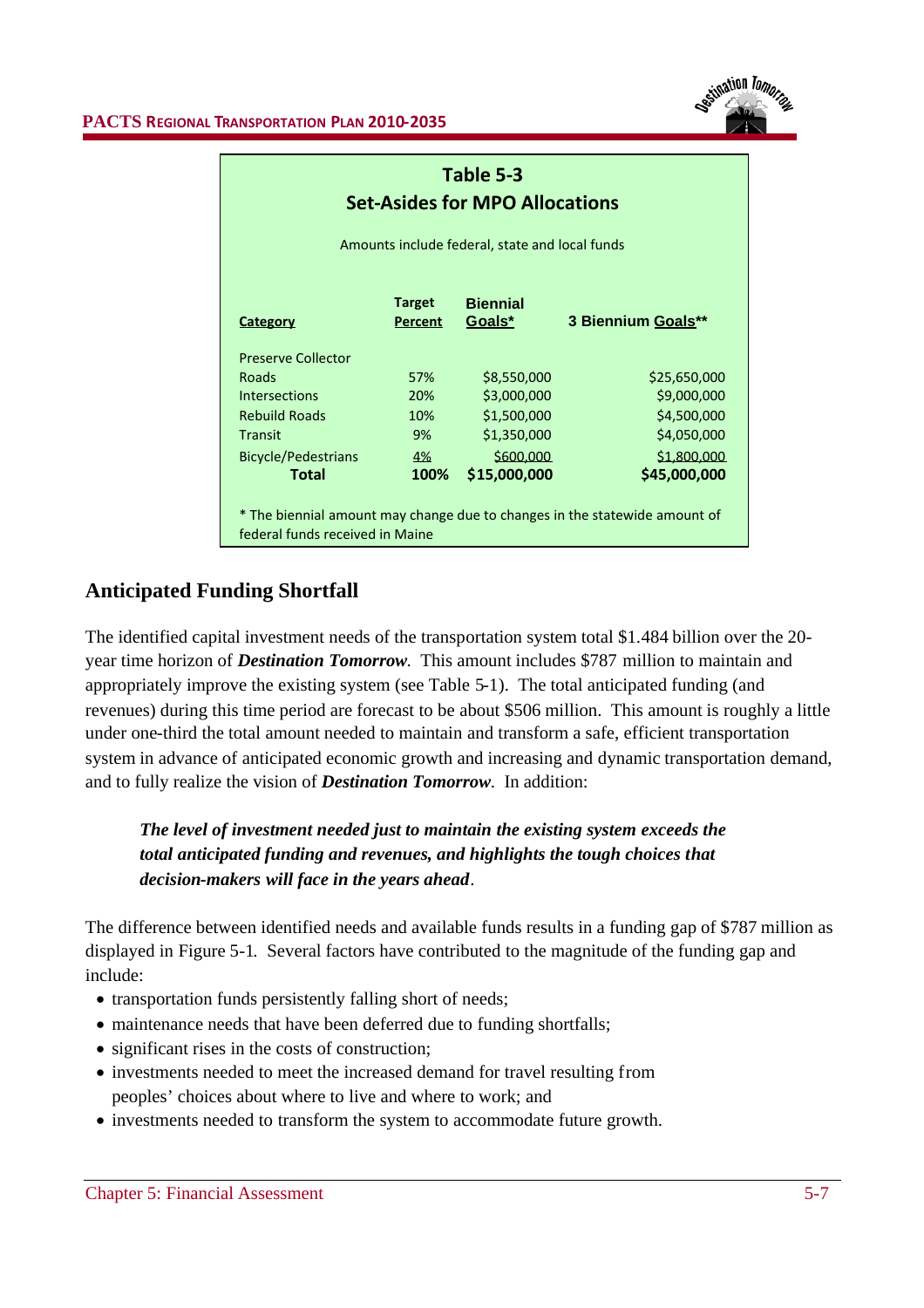

# **Bridging the Funding Gap**

The anticipated \$697 million total shortfall represents a major challenge to PACTS as well as all levels of governments and agencies responsible for maintaining a safe and efficient transportation system. Balancing the limited available resources between maintaining the existing system and making investments to transform the system for expanded transportation choices has been and will continue to be the challenge and focus for PACTS committee members for the foreseeable future. Compounded by the coming economic growth, more people living in the region – a third of which will be over 65 years old – and with more jobs and more driving, additional challenges will be presented. To help meet these challenges, all the planning and management tools available to governments and transportation agencies as well as continued exploration of new tools and mechanisms to increase transportation funding will need to be used.

The MaineDOT, the Maine Turnpike Authority, and the region's municipalities and public transit organizations have all succeeded in stretching transportation dollars further in recent years. New highway building techniques, new traffic-signal technologies, new bus communication systems, streamlined organizations and other actions have helped transportation decision-makers more efficiently use the limited funding. The projected funding gap will require continuation of this success, and will also require an ongoing concerted effort by local and state officials in seeking additional funding from the Maine Legislature, the MaineDOT and our Congressional Delegation. Efforts to secure additional funding will continue to be a top priority for PACTS during the next several years.

Although Congressional Appropriations (earmarks through the Federal Highway and Transit Administrations) have been an important mechanism for addressing the transportation funding shortfall in the PACTS region, it appears Congress will not continue this trend for transportation funding. In recent years, Congress has financed a significantly greater part of the nation's federal transportation program with earmarks than in the past. More than \$200 million in federal earmarks was appropriated to the State of Maine during the latest reauthorization of the federal transportation bill (SAFETEA-LU, adopted in 2005); approximately \$30 million of this amount was dedicated to the PACTS area of southern Maine.

In 2009 PACTS secured \$800,000 from the federal government for a \$1 million traffic signal upgrade project as specified in PACTS' Regional Traffic Management System plan for high volume arterial corridors with transit.

With nearly 20 percent of Maine's population living in the expanded PACTS region, PACTS members will work to have a stronger voice in Augusta and in Washington when seeking the funds necessary to meet the needs of the transportation system and fully implement *Destination Tomorrow.*